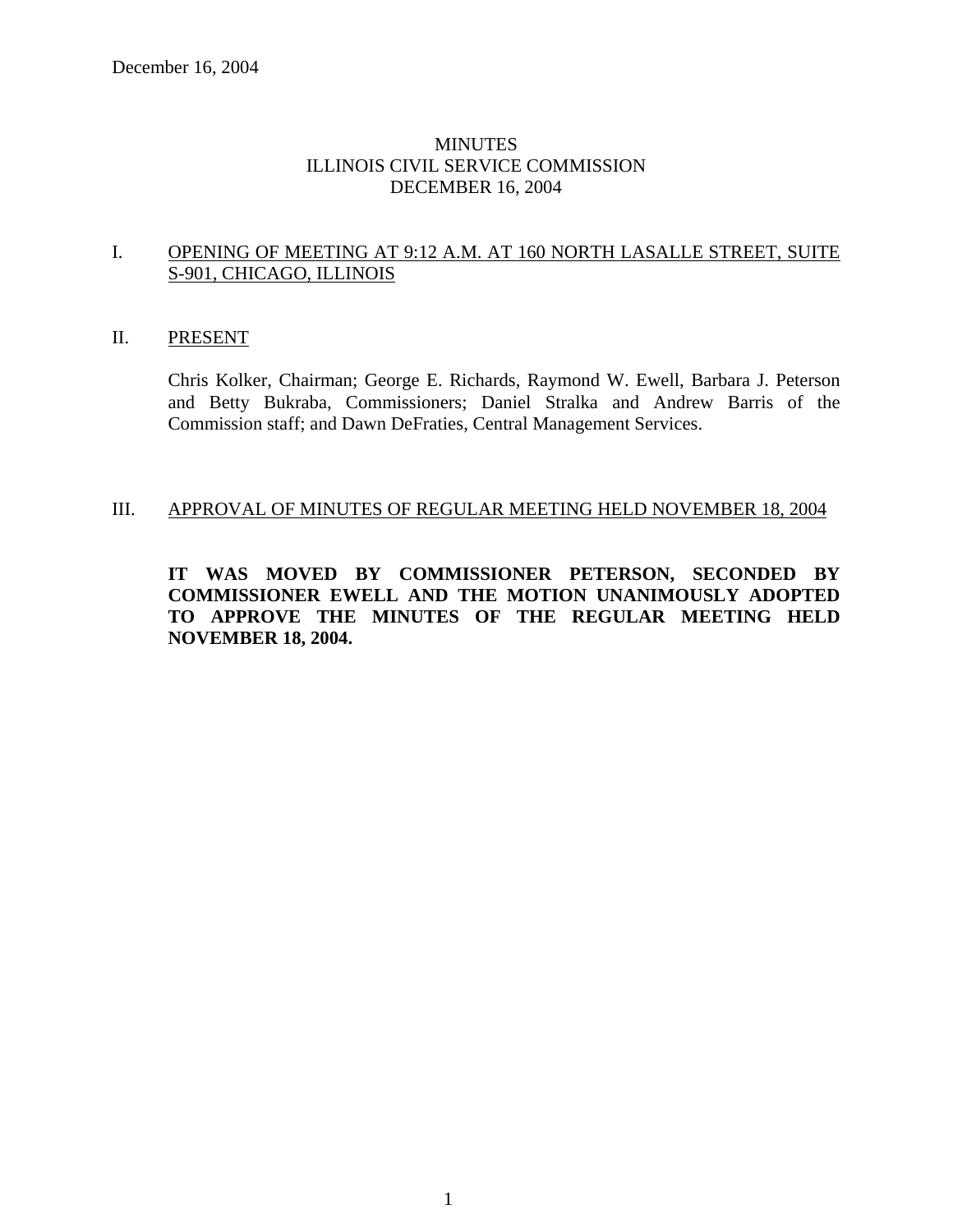#### IV. EXEMPTIONS UNDER SECTION 4d(3) OF THE PERSONNEL CODE

# A. Report on Exempt Positions

| <b>Report on Exempt Positions</b>     |           |                  |
|---------------------------------------|-----------|------------------|
|                                       | Total     | Number of Exempt |
| Agency                                | Employees | <b>Positions</b> |
|                                       |           |                  |
|                                       |           |                  |
|                                       |           |                  |
|                                       |           |                  |
|                                       |           |                  |
| Central Management Services  1284 112 |           |                  |
| Children and Family Services 3457 42  |           |                  |
|                                       |           |                  |
|                                       |           |                  |
|                                       |           |                  |
|                                       |           |                  |
|                                       |           |                  |
|                                       |           |                  |
|                                       |           |                  |
|                                       |           |                  |
|                                       |           |                  |
| Employment Security 1946 25           |           |                  |
|                                       |           |                  |
|                                       |           |                  |
|                                       |           |                  |
|                                       |           |                  |
|                                       |           |                  |
|                                       |           |                  |
|                                       |           |                  |
|                                       |           |                  |
|                                       |           |                  |
|                                       |           |                  |
|                                       |           |                  |
|                                       |           |                  |
|                                       |           |                  |
|                                       |           |                  |
|                                       |           |                  |
|                                       |           |                  |
|                                       |           |                  |
|                                       |           |                  |
|                                       |           |                  |
|                                       |           |                  |
|                                       |           |                  |
|                                       |           |                  |
|                                       |           |                  |
|                                       |           |                  |
|                                       |           |                  |
|                                       |           |                  |
|                                       |           |                  |
|                                       |           |                  |
|                                       |           |                  |
|                                       |           |                  |
|                                       |           |                  |
|                                       |           |                  |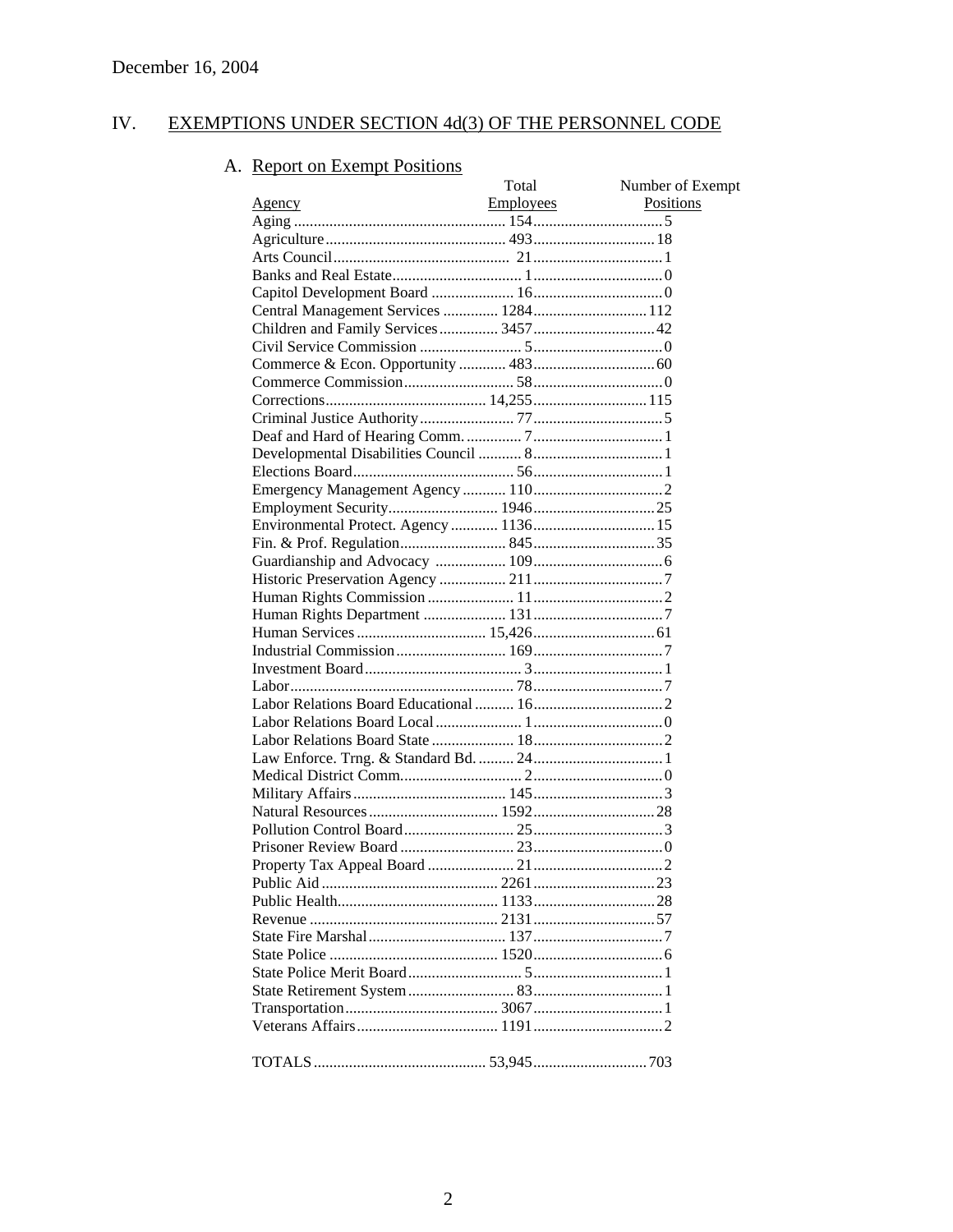#### B. Governing Rule - Jurisdiction B Exemptions

- a) Before a position shall qualify for exemption from Jurisdiction B under Section 4d(3) of the Personnel Code, the position shall be directly responsible to:
	- 1. The Governor, or
	- 2. A departmental director or assistant director appointed by the Governor, or
	- 3. A board or commission appointed by the Governor, or
	- 4. The head of an agency created by Executive Order, or the director or assistant director of an agency carrying out statutory powers, whose offices are created by the Governor subject to legislative veto under Article V, Section 11, of the Constitution of 1970, which agency head, director, or assistant director may themselves be subject to exemption under Section 4d(3), or
	- 5. In an agency having a statutory assistant director, a deputy director exercising full line authority under the director for all operating entities of the agency, provided the statutory role of assistant director is vacant or is assigned clearly distinct and separate duties from the deputy director and as a colleague to him, or
	- 6. A line position organizationally located between the director and/or assistant director and a subordinate statutorily exempt position(s), provided the position proposed for exemption has line authority over the statutory exempt position(s), or
	- 7. The elected head of an independent agency in the executive, legislative, or judicial branch of government.
- b) If a position meets the above criterion, it must, in addition, be responsible for one or more of the following before it shall be approved as exempt:
	- 1. Directs programs defined by statute and/or departmental, board, or commission policy or possess significant authority when acting in the capacity of a director of programs to bind the agency.
	- 2. Makes decisions in exercising principal responsibility for the determination or execution of policy which fix objectives or state the principles to control action toward operating objectives of one or more divisions, such decisions being subject to review or reversal only by the director, assistant director, board or commission.
	- 3. Participates in the planning and programming of departmental, board, or commission activities, integrating the plans and projections of related divisions, and the scheduling of projected work programs of those agencies.
	- 4. Makes decisions in exercising principal responsibility for the determination or execution of policy which fix objectives or state the principles to control action toward operating objectives of one or more divisions, such decisions being subject to review or reversal only by the director, assistant director, board or commission.
	- 5. Participates in the planning and programming of departmental, board, or commission activities, integrating the plans and projections of related divisions, and the scheduling of projected work programs of those agencies.

**\* \* \* \***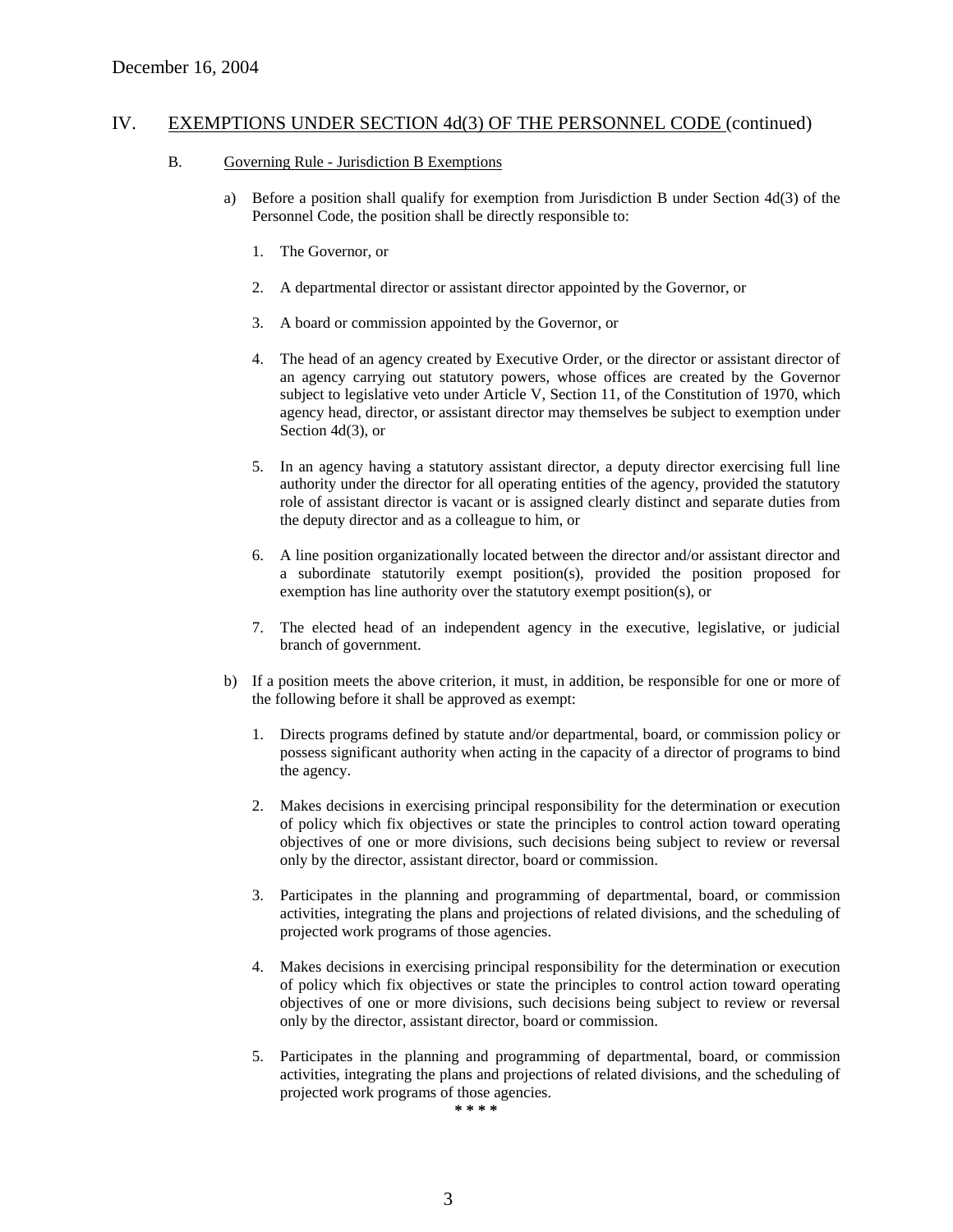- Assistant Executive Director Andrew Barris reported that Items C, D, E and H would be continued until the January meeting because the commission staff had questions regarding the policy-making responsibilities and the potential for overlap.
- Assistant Executive Director Andrew Barris reported that Items F, G, I and J met the requirements of Rule 11.
- Assistant Executive Director Andrew Barris reported that CMS' recommendation against exemption for Item K was due to the position's lack of authority in making or implementing policy regarding the Grants Program.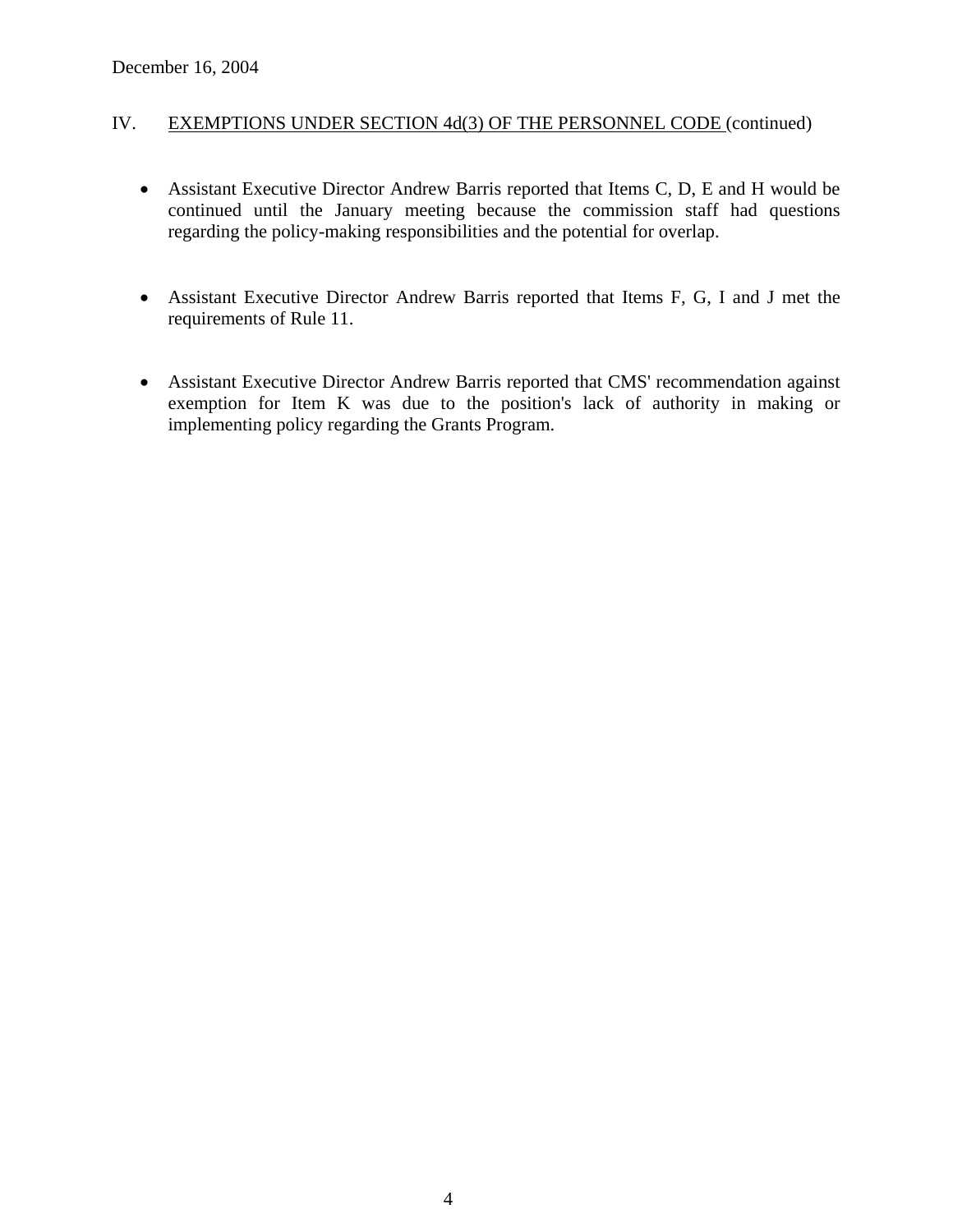**IT WAS MOVED BY COMMISSIONER RICHARDS, SECONDED BY COMMISSIONER PETERSON AND THE MOTION UNANIMOUSLY ADOPTED TO CONTINUE, DENY OR APPROVE THE REQUESTS FOR 4D(3) EXEMPTION FOR THE FOLLOWING POSITIONS IN ACCORDANCE WITH STAFF RECOMMENDATION.** 

# **C. Requests for 4d(3) Exemption Continued by the Commission**

**The following 4d(3) requests for exemption were continued at the December 16, 2004 meeting until the January 20, 2005 meeting:** 

| <b>Central Management Services</b><br><b>Position Title:</b><br>Senior Public Service Administrator<br><b>Position Number:</b><br>40070-37-60-340-01-01<br>Bureau/Division:<br>Bureau of Property Management/Transactions & Property<br>Vacant                                                                                  |
|---------------------------------------------------------------------------------------------------------------------------------------------------------------------------------------------------------------------------------------------------------------------------------------------------------------------------------|
| Manager of Transactions and Property Administration<br><b>Cook County</b>                                                                                                                                                                                                                                                       |
| <b>Central Management Services</b><br>Senior Public Service Administrator<br><b>Position Title:</b><br><b>Position Number:</b><br>40070-37-60-330-01-02<br>Bureau/Division:<br>Bureau of Property Management/Transactions & Property<br>Vacant<br>Manager of Transactions and Property Administration<br><b>Sangamon County</b> |
| <b>Central Management Services</b><br>Senior Public Service Administrator<br><b>Position Number:</b><br>40070-37-60-310-01-02<br>Bureau/Division:<br>Bureau Of Property Management/Transactions and<br><b>Property Administration</b><br>Vacant<br>Manager of Transactions and Property Administration<br><b>Cook County</b>    |
| <b>Position Title:</b>                                                                                                                                                                                                                                                                                                          |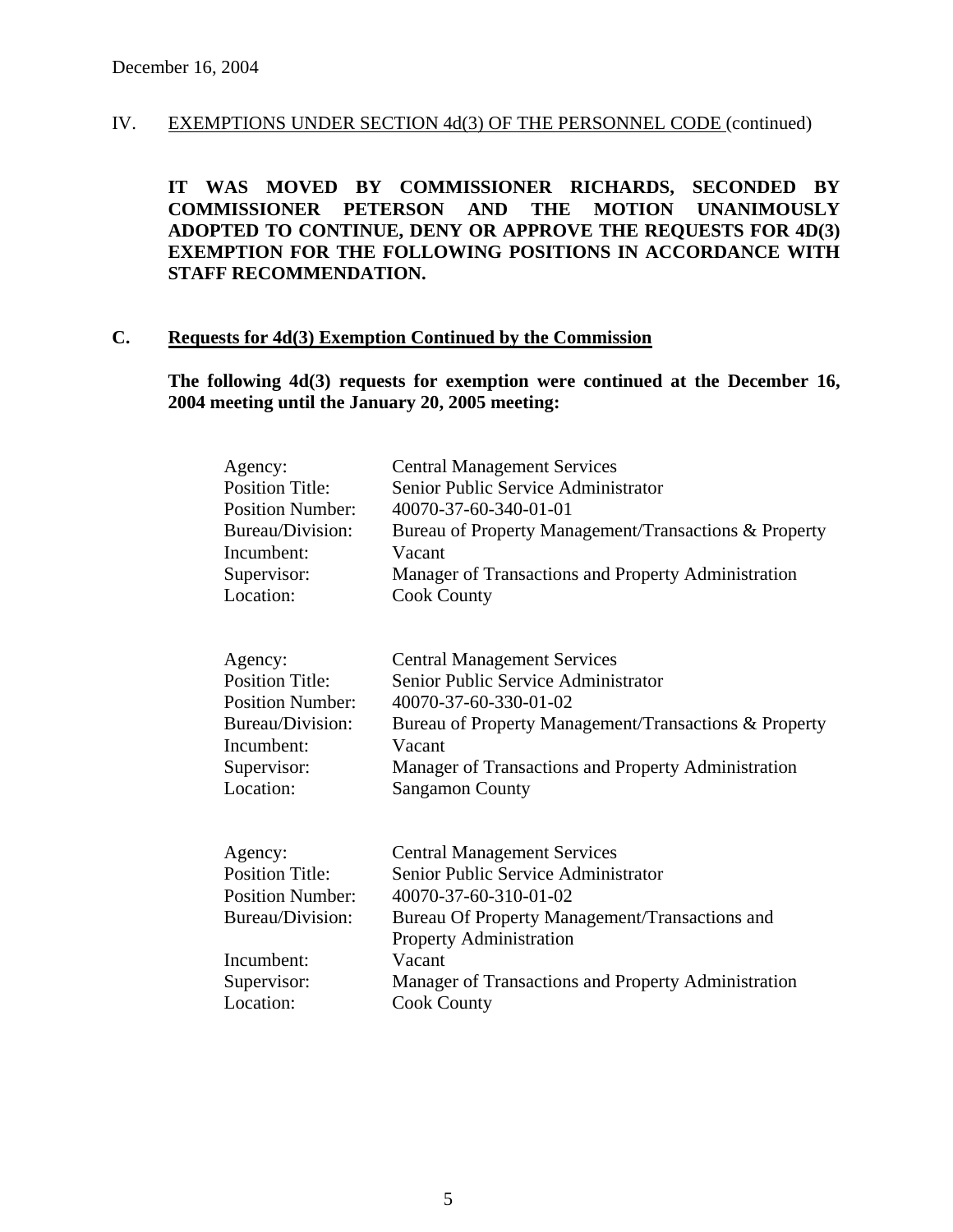| Agency:                 | Department of Financial and Professional Regulation |
|-------------------------|-----------------------------------------------------|
| <b>Position Title:</b>  | Senior Public Service Administrator                 |
| <b>Position Number:</b> | 40070-13-10-305-00-01                               |
| Division:               | Chicago Commercial Bank Supervision Division        |
| Incumbent:              | <b>Richard Brunskill</b>                            |
| Supervisor:             | SPSA 40070-13-10-300-00-01                          |
| Location:               | <b>Cook County</b>                                  |

# **D. Requests for 4d(3) Exemption Denied by the Commission**

**The following 4d(3) request for exemption was denied at the December 16, 2004 meeting:** 

| Agency:                 | Department of Human Services                    |
|-------------------------|-------------------------------------------------|
| <b>Position Title:</b>  | <b>Public Service Administrator</b>             |
| <b>Position Number:</b> | 37015-10-00-800-10-01                           |
| Division:               | <b>Office of Grants Administration</b>          |
| Incumbent:              | Vacant                                          |
| Supervisor:             | Director of the Office of Grants Administration |
| Location:               | <b>Cook County</b>                              |
|                         |                                                 |

### **E. Requests for 4d(3) Exemption Approved by the Commission**

### **The following 4d(3) requests for exemption were approved at the December 16, 2004 meeting:**

| Agency:                 | <b>Central Management Services</b>              |
|-------------------------|-------------------------------------------------|
| <b>Position Title:</b>  | Senior Public Service Administrator             |
| <b>Position Number:</b> | 40070-37-00-000-10-02                           |
| Bureau/Division:        | Chief Operating Officer's Office                |
| Incumbent:              | Vacant                                          |
| Supervisor:             | <b>Chief Operating Officer</b>                  |
| Location:               | <b>Sangamon County</b>                          |
| Agency:                 | Department of Corrections                       |
| <b>Position Title:</b>  | Senior Public Service Administrator             |
| <b>Position Number:</b> | 40070-29-11-300-00-01                           |
| Division:               | Finance and Administration/Information Services |
| Incumbent:              | Vacant                                          |
| Supervisor:             | Deputy Director of Finance and Administration   |
| Location:               | <b>Sangamon County</b>                          |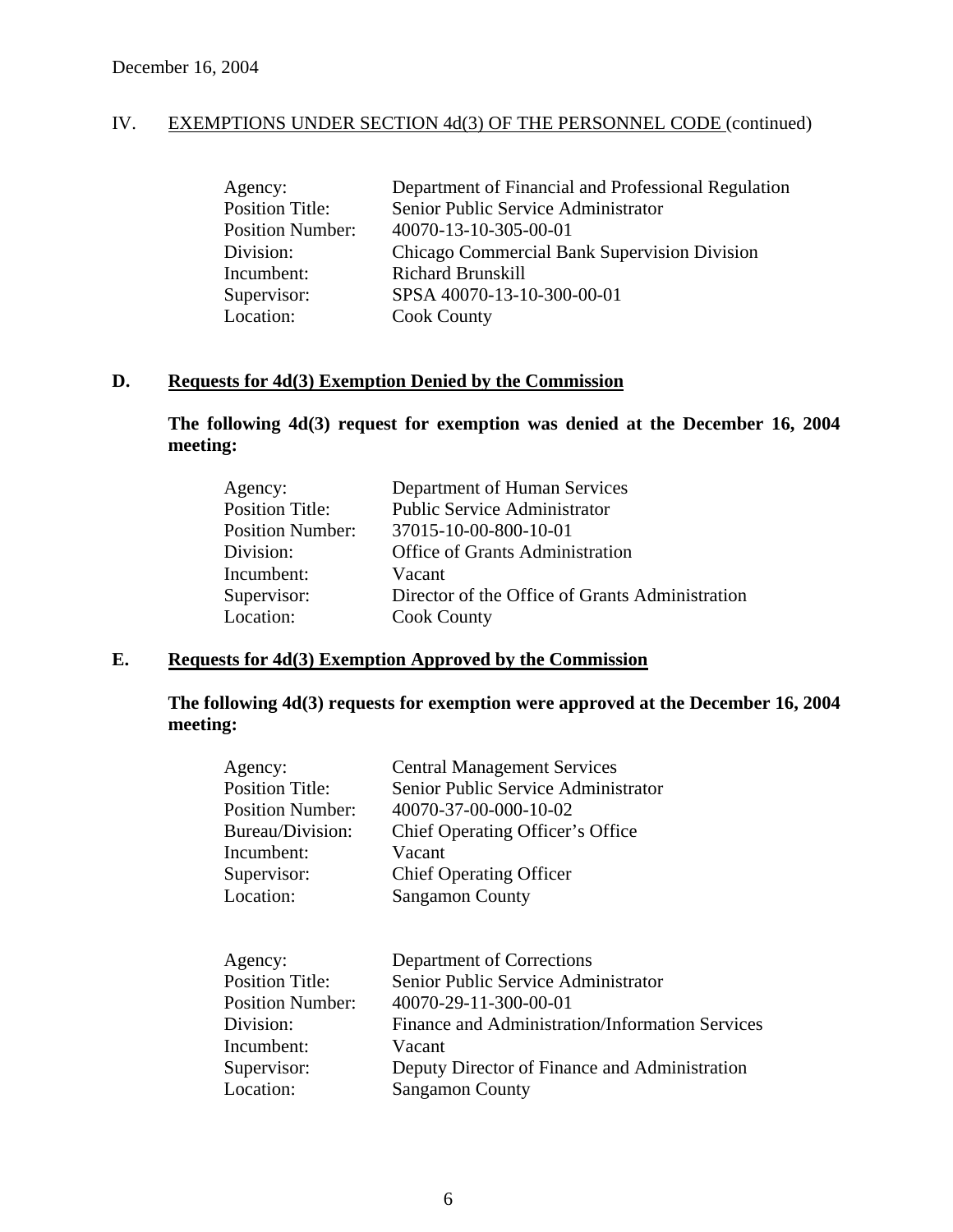| Agency:                 | Illinois Historic Preservation Agency |
|-------------------------|---------------------------------------|
| <b>Position Title:</b>  | Senior Public Service Administrator   |
| <b>Position Number:</b> | 40070-48-00-100-00-01                 |
| Division:               | Director's Office                     |
| Incumbent:              | Vacant                                |
| Supervisor:             | Director                              |
| Location:               | <b>Sangamon County</b>                |
|                         |                                       |
|                         |                                       |

| Department On Aging                 |
|-------------------------------------|
| <b>Public Service Administrator</b> |
| 37015-47-00-000-00-02               |
| <b>Executive Office</b>             |
| Vacant                              |
| Director                            |
| <b>Sangamon County</b>              |
|                                     |

# **IT WAS MOVED BY COMMISSIONER EWELL, SECONDED BY COMMISSIONER PETERSON AND THE MOTION UNANIMOUSLY ADOPTED TO HOLD AN EXECUTIVE SESSION TO CONSIDER APPEALS OF DISMISSAL FILED WITH THE COMMISSION.**

# V. RECONVENE MEETING

Upon due and proper notice the regular meeting of the Illinois Civil Service Commission was reconvened at 160 North LaSalle Street, Suite S-901, Chicago, Illinois at 9:59 a.m.

#### PRESENT

Chris Kolker, Chairman; George E. Richards, Raymond W. Ewell, Barbara J. Peterson and Betty Bukraba, Commissioners; and Daniel Stralka and Andrew Barris of the Commission staff.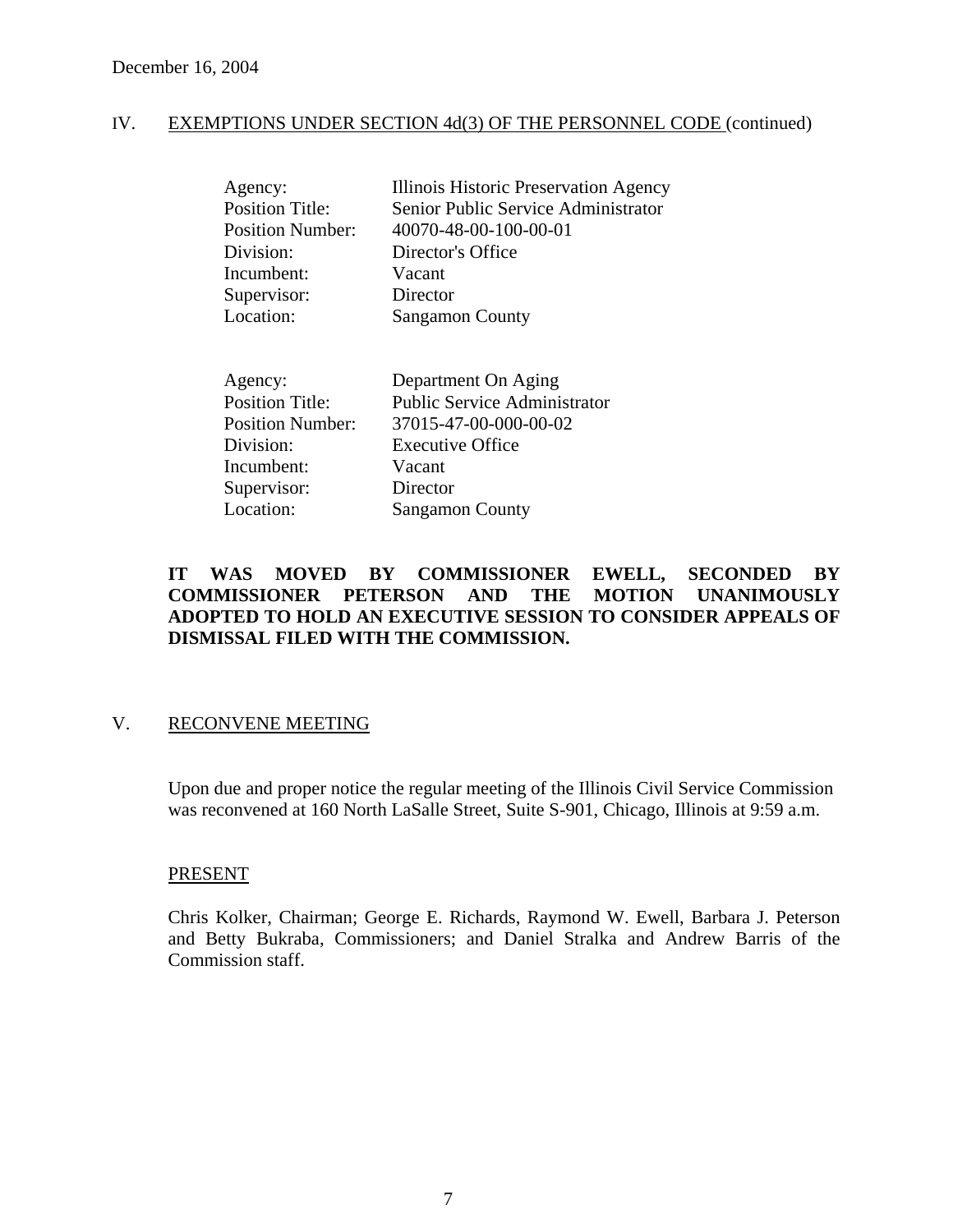#### VI. NON-MERIT APPOINTMENT REPORT

The Personnel Code permits non-merit appointments for a limited period of time, i.e., emergency appointments shall not exceed 60 days and shall not be renewed, and positions shall not be filled on a temporary or provisional basis for more than six months out of any twelve-month period. Consecutive non-merit appointments are not violative of the Code, however, they do present a possible evasion of merit principles and should be monitored. Set forth below is the number of consecutive non-merit appointments made by each department. These statistics are from the Department of Central Management Services consecutive non-merit report as of December 31, 2004.

|                                    | 11/30/04 |    |
|------------------------------------|----------|----|
| <b>Central Management Services</b> | 9        |    |
| Children & Family Services         |          |    |
| Comm. & Econ. Opportunity          |          |    |
| <b>Historic Preservation</b>       |          |    |
| <b>Human Services</b>              |          |    |
| <b>Natural Resources</b>           |          | 20 |
| Public Aid                         |          |    |
| Public Health                      |          |    |
| <b>State Retirement Systems</b>    |          |    |
| Transportation                     |          |    |
| Totals                             | 38       |    |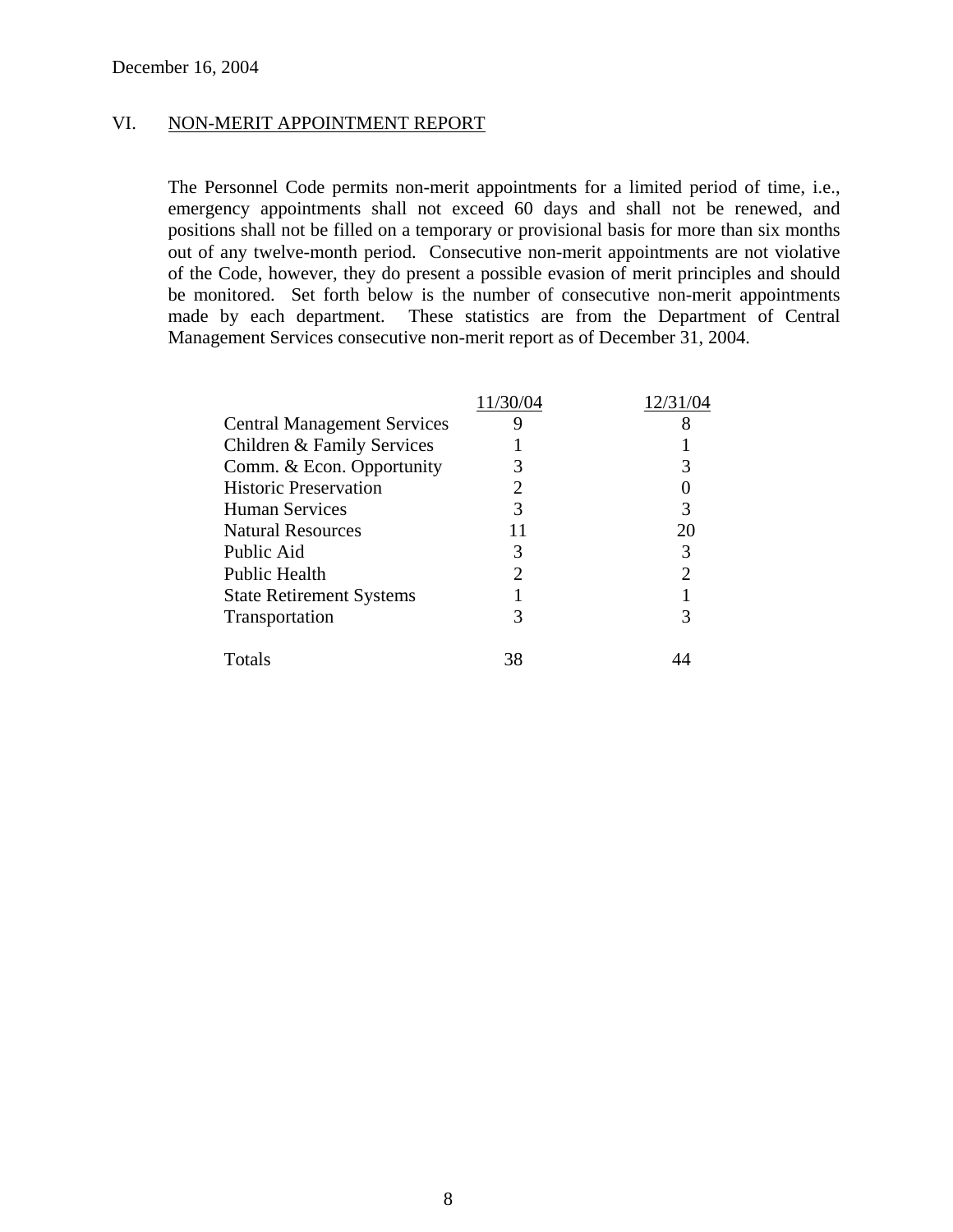#### VII. PUBLICLY ANNOUNCED DECISIONS RESULTING FROM APPEAL

# • **DISCHARGE**

#### **DA-98-04**

| Respondent | James D. Kline        | <b>Appeal Date</b>   | 6/04/04         |
|------------|-----------------------|----------------------|-----------------|
| Agency     | <b>Human Services</b> | <b>Decision Date</b> | 12/03/04        |
| Type of    | Discharge             | ALJ                  | Daniel Stralka  |
| Appeal     |                       |                      |                 |
| Charge     | Abuse Of Time.        | Recommended          | Charges Proven; |
|            |                       | Decision On          | Discharge       |
|            |                       | Remand               | Recommended.    |

**IT WAS MOVED BY COMMISSIONER PETERSON, SECONDED BY COMMISSIONER RICHARDS AND BY ROLL CALL VOTE THE MOTION UNANIMOUSLY ADOPTED TO AFFIRM THE RECOMMENDED DECISION OF THE ADMINISTRATIVE LAW JUDGE THAT THE RESPONDENT, JAMES D. KLINE, BE DISCHARGED FROM HIS POSITION AS MENTAL HEALTH TECHNICIAN II WITH THE ILLINOIS DEPARTMENT OF HUMAN SERVICES.** 

# • **DISCHARGE**

#### **DA-60-04**

| Respondent | Alvin Bond     | <b>Appeal Date</b>   | 4/16/04                          |
|------------|----------------|----------------------|----------------------------------|
| Agency     | DOT            | <b>Decision Date</b> | 12/03/04                         |
| Type of    | Discharge      | <b>ALJ</b>           | Daniel Stralka                   |
| Appeal     |                |                      |                                  |
| Charge     | Abuse of Time. | Recommended          | <b>Charges Partially Proven;</b> |
|            |                | Decision On          | Discharge                        |
|            |                | Remand               | Recommended.                     |

**IT WAS MOVED BY COMMISSIONER PETERSON, SECONDED BY COMMISSIONER BUKRABA AND BY ROLL CALL VOTE THE MOTION ADOPTED 3-2 TO REJECT THE AMINISTRATIVE LAW JUDGE'S RECOMMENDED DECISION AND REMAND IT TO THE ADMINISTRATIVE LAW JUDGE FOR THE PURPOSE OF FURTHER PROCEEDINGS AND THE TAKING OF ADDITIONAL EVIDENCE.**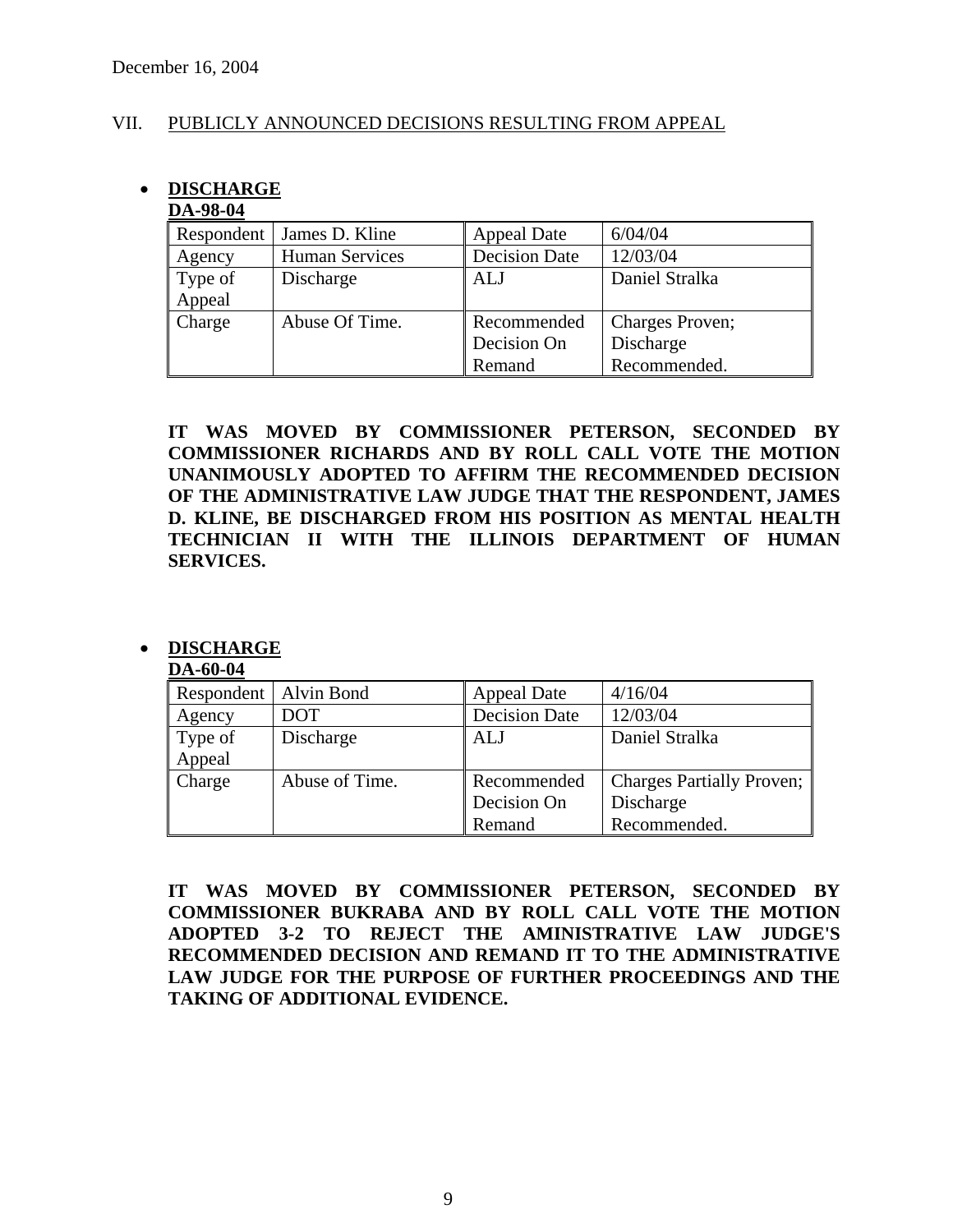#### VII. PUBLICLY ANNOUNCED DECISIONS RESULTING FROM APPEAL (continued)

# • **DISCHARGE**

# **DA-82-04**

| Respondent | <b>Raymond Douglas</b> | <b>Appeal Date</b>   | 2/23/04                  |
|------------|------------------------|----------------------|--------------------------|
| Agency     | <b>CMS</b>             | <b>Decision Date</b> | 12/07/04                 |
| Type of    | Discharge              | ALJ                  | <b>Andrew Barris</b>     |
| Appeal     |                        |                      |                          |
| Charge     | Information            | Recommended          | <b>Charges Partially</b> |
|            | Technology Violation;  | Decision             | Proven; Discharge        |
|            | Misuse Of State        |                      | Recommended.             |
|            | Property; Conduct      |                      |                          |
|            | Unbecoming.            |                      |                          |

**IT WAS MOVED BY COMMISSIONER RICHARDS, SECONDED BY COMMISSIONER BUKRABA AND BY ROLL CALL VOTE THE MOTION UNANIMOUSLY ADOPTED TO AFFIRM THE RECOMMENDED DECISION OF THE ADMINISTRATIVE LAW JUDGE THAT THE RESPONDENT, RAYMOND DOUGLAS, BE DISCHARGED FROM HIS POSITION AS MINORITY OUTREACH COORDINATOR WITH THE ILLINOIS DEPARTMENT OF CENTRAL MANAGEMENT SERVICES.** 

# • **DISCHARGE**

#### **DA-15-05**

| <i></i> .  v. |                         |                      |                          |
|---------------|-------------------------|----------------------|--------------------------|
| Respondent    | Patricia Sprehe         | <b>Appeal Date</b>   | 8/09/04                  |
| Agency        | <b>DCFS</b>             | <b>Decision Date</b> | 12/08/04                 |
| Type of       | Discharge               | ALJ                  | Daniel Stralka           |
| Appeal        |                         |                      |                          |
| Charge        | <b>Falsification Of</b> | Recommended          | <b>Charges Partially</b> |
|               | Records; Negligent      | Decision             | Proven; 90 Day           |
|               | Performance Of          |                      | Suspension In Lieu Of    |
|               | Duties; Violation Of    |                      | Discharge                |
|               | Dept. Policy.           |                      | Recommended.             |

**IT WAS MOVED BY COMMISSIONER PETERSON, SECONDED BY COMMISSIONER BUKRABA AND BY ROLL CALL VOTE THE MOTION UNANIMOUSLY ADOPTED TO AFFIRM THE RECOMMENDED DECISION THAT THE APPEAL OF THE RESPONDENT BE UPHELD AND SUBSTITUTE A 90-DAY SUSPENSION IN LIEU OF THE DISCHARGE OF THE RESPONDENT, PATRICIA SPREHE.**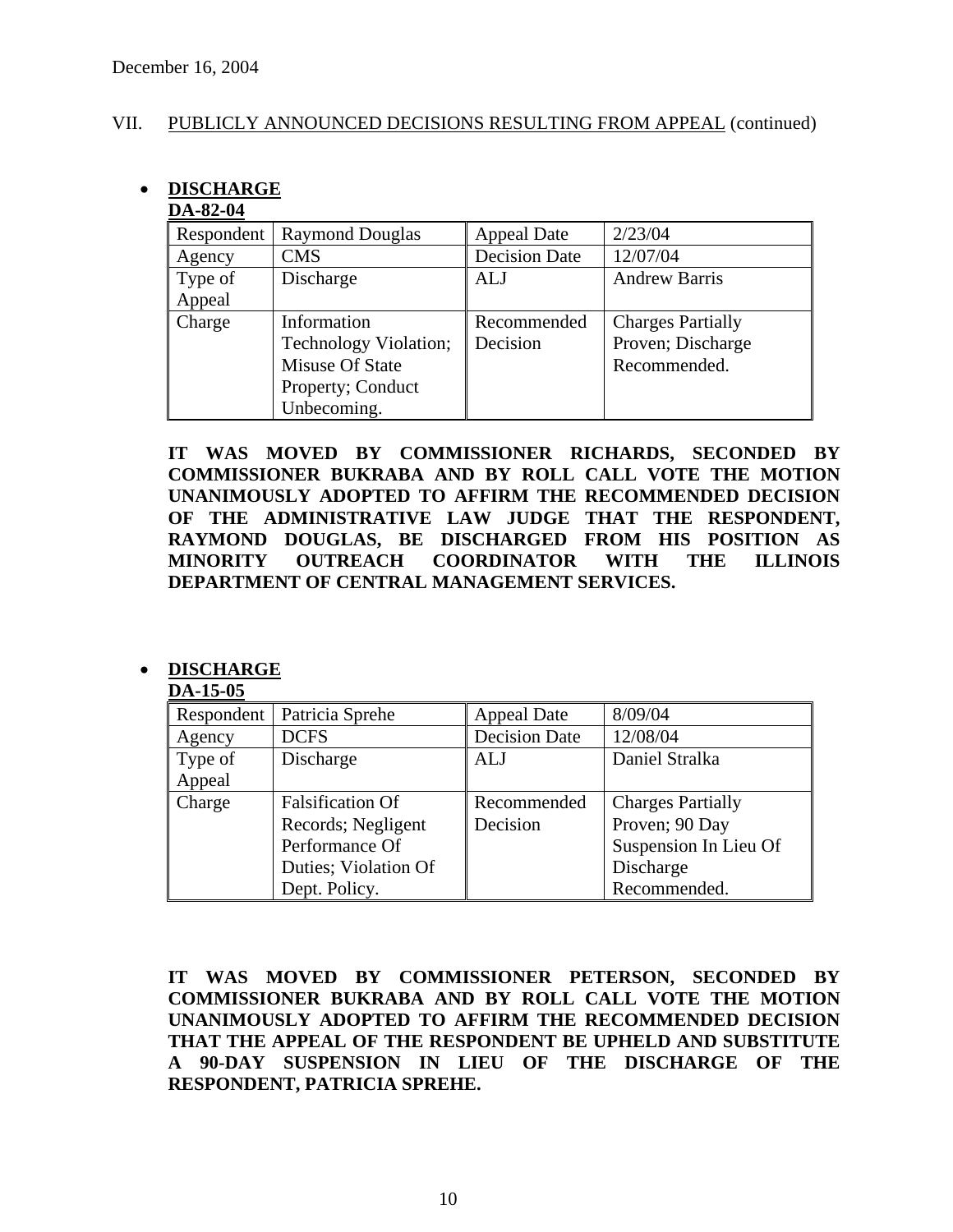#### VII. PUBLICLY ANNOUNCED DECISIONS RESULTING FROM APPEAL (continued)

# • **DISMISSAL**

#### **DA-13-05**

| Respondent | Qadriyyah Shabazz         | <b>Appeal Date</b>   | 8/05/04              |
|------------|---------------------------|----------------------|----------------------|
| Agency     | Professional              | <b>Decision Date</b> | 12/03/04             |
|            | Regulation                |                      |                      |
| Type of    | Discharge                 | ALJ                  | Daniel Stralka       |
| Appeal     |                           |                      |                      |
| Charge     | <b>Disorderly Conduct</b> | Recommended          | Failure To Appear;   |
|            | (Fighting) On State       | Decision             | Dismissal Of Appeal. |
|            | Property.                 |                      |                      |

**IT WAS MOVED BY COMMISSIONER EWELL AND SECONDED BY COMMISSIONER PETERSON AND BY ROLL CALL VOTE THE MOTION UNANIMOUSLY ADOPTED TO AFFIRM THE RECOMMENDED DECISION THAT THE APPEAL OF THE RESPONDENT, QADRIYYAH SHABAZZ, BE DISMISSED.** 

# • **DISMISSAL**

#### **S-03-04**

|         | Respondent   Sharon White | <b>Appeal Date</b>   | 7/14/03              |
|---------|---------------------------|----------------------|----------------------|
| Agency  | <b>DCFS</b>               | <b>Decision Date</b> | 12/03/04             |
| Type of | Suspension                | ALJ                  | Daniel Stralka       |
| Appeal  |                           |                      |                      |
| Charge  | Conduct Unbecoming        | Recommended          | Failure To Appear;   |
|         | A DCFS Employee.          | Decision             | Dismissal Of Appeal. |

**IT WAS MOVED BY COMMISSIONER EWELL AND SECONDED BY COMMISSIONER RICHARDS AND BY ROLL CALL VOTE THE MOTION UNANIMOUSLY ADOPTED TO AFFIRM THE RECOMMENDED DECISION THAT THE APPEAL OF THE RESPONDENT, SHARON WHITE, BE DISMISSED.**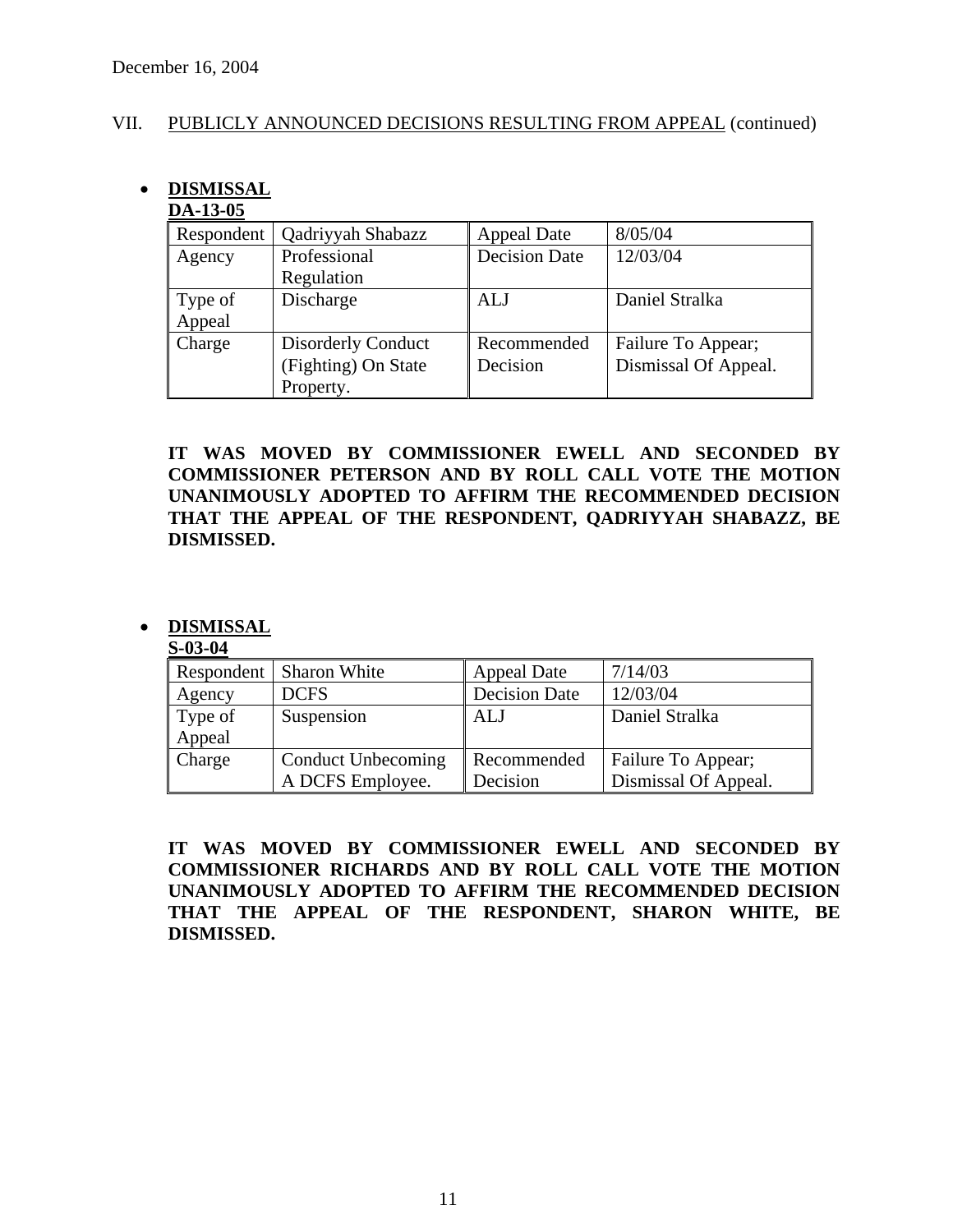#### VIII. APPEALS TERMINATED WITHOUT DECISION

# • **DISMISSAL**

#### **DA-90-03**

| Respondent | Mark Hilliard              | <b>Appeal Date</b>   | 4/07/03              |
|------------|----------------------------|----------------------|----------------------|
| Agency     | <b>IDPH</b>                | <b>Decision Date</b> | 11/30/04             |
| Type of    | Discharge                  | <b>ALJ</b>           | Daniel Stralka       |
| Appeal     |                            |                      |                      |
| Charge     | <b>Behavior Unbecoming</b> | Recommended          | Settlement & Release |
|            | A State Employee;          | Decision             | Agreement 11/30/04;  |
|            | <b>Falsification Of</b>    |                      | Appeal Dismissed.    |
|            | Documents.                 |                      |                      |

**IT WAS MOVED BY COMMISSIONER RICHARDS, SECONDED BY COMMISSIONER PETERSON AND BY ROLL CALL VOTE THE MOTION UNANIMOUSLY ADOPTED TO AFFIRM THE RECOMMENDED DECISION THAT THE APPEAL OF THE RESPONDENT, MARK HILLIARD, BE DISMISSED.** 

# • **DISMISSAL**

#### **DA-95-03**

| Respondent | Desiree Harris             | <b>Appeal Date</b>   | 4/04/03              |
|------------|----------------------------|----------------------|----------------------|
| Agency     | <b>DCEO</b>                | <b>Decision Date</b> | 11/30/04             |
| Type of    | Discharge                  | ALJ                  | Daniel Stralka       |
| Appeal     |                            |                      |                      |
| Charge     | <b>Behavior Unbecoming</b> | Recommended          | Settlement & Release |
|            | A State Employee;          | Decision             | Agreement 11/22/04;  |
|            | <b>Falsification Of</b>    |                      | Appeal Dismissed.    |
|            | Documents.                 |                      |                      |

**IT WAS MOVED BY COMMISSIONER EWELL, SECONDED BY COMMISSIONER RICHARDS AND BY ROLL CALL VOTE THE MOTION UNANIMOUSLY ADOPTED TO AFFIRM THE RECOMMENDED DECISION THAT THE APPEAL OF THE RESPONDENT, DESIREE HARRIS, BE DISMISSED.**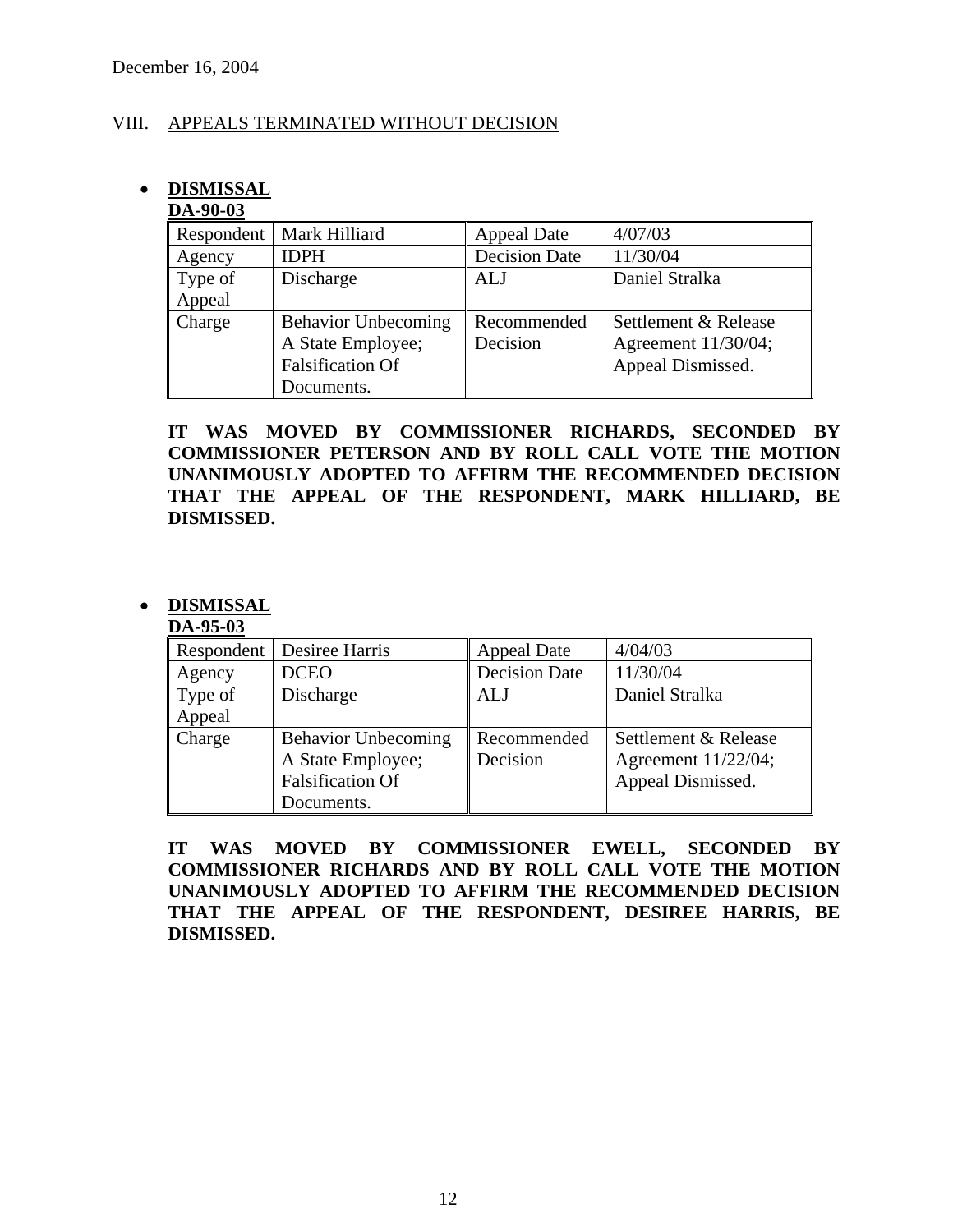### VIII. APPEALS TERMINATED WITHOUT DECISION (continued)

# • **DISMISSAL**

# **DA-101-04**

| Respondent | Rita D. Turner                | <b>Appeal Date</b>   | 6/17/04                  |
|------------|-------------------------------|----------------------|--------------------------|
| Agency     | <b>DCFS</b>                   | <b>Decision Date</b> | 12/01/04                 |
| Type of    | Discharge                     | ALJ                  | Daniel Stralka           |
| Appeal     |                               |                      |                          |
| Charge     | Conduct Unbecoming;           | Recommended          | Stipulation/Settlement   |
|            | <b>Falsification</b> ; Misuse | Decision             | <b>Agreement Reached</b> |
|            | of State Equipment.           |                      | 11/22/04; Appeal         |
|            |                               |                      | Dismissed.               |

**IT WAS MOVED BY COMMISSIONER RICHARDS, SECONDED BY COMMISSIONER EWELL AND BY ROLL CALL VOTE THE MOTION UNANIMOUSLY ADOPTED TO AFFIRM THE RECOMMENDED DECISION THAT THE APPEAL OF THE RESPONDENT, RITA D. TURNER, BE DISMISSED.** 

# • **DISMISSAL**

#### **DA-27-05**

| Respondent | Diane Phillips | <b>Appeal Date</b>   | 11/8/04                  |
|------------|----------------|----------------------|--------------------------|
| Agency     | <b>DHS</b>     | <b>Decision Date</b> | 12/2/04                  |
| Type of    | Discharge      | ALJ                  | Daniel Stralka           |
| Appeal     |                |                      |                          |
| Charge     | 9 Counts Of    | Recommended          | Stipulation/Settlement   |
|            | Misconduct.    | Decision             | <b>Agreement Reached</b> |
|            |                |                      | 12/2/04; Appeal          |
|            |                |                      | Dismissed.               |

**IT WAS MOVED BY COMMISSIONER PETERSON, SECONDED BY COMMISSIONER RICHARDS AND BY ROLL CALL VOTE THE MOTION UNANIMOUSLY ADOPTED TO AFFIRM THE RECOMMENDED DECISION THAT THE APPEAL OF THE RESPONDENT, DIANE PHILLIPS, BE DISMISSED.**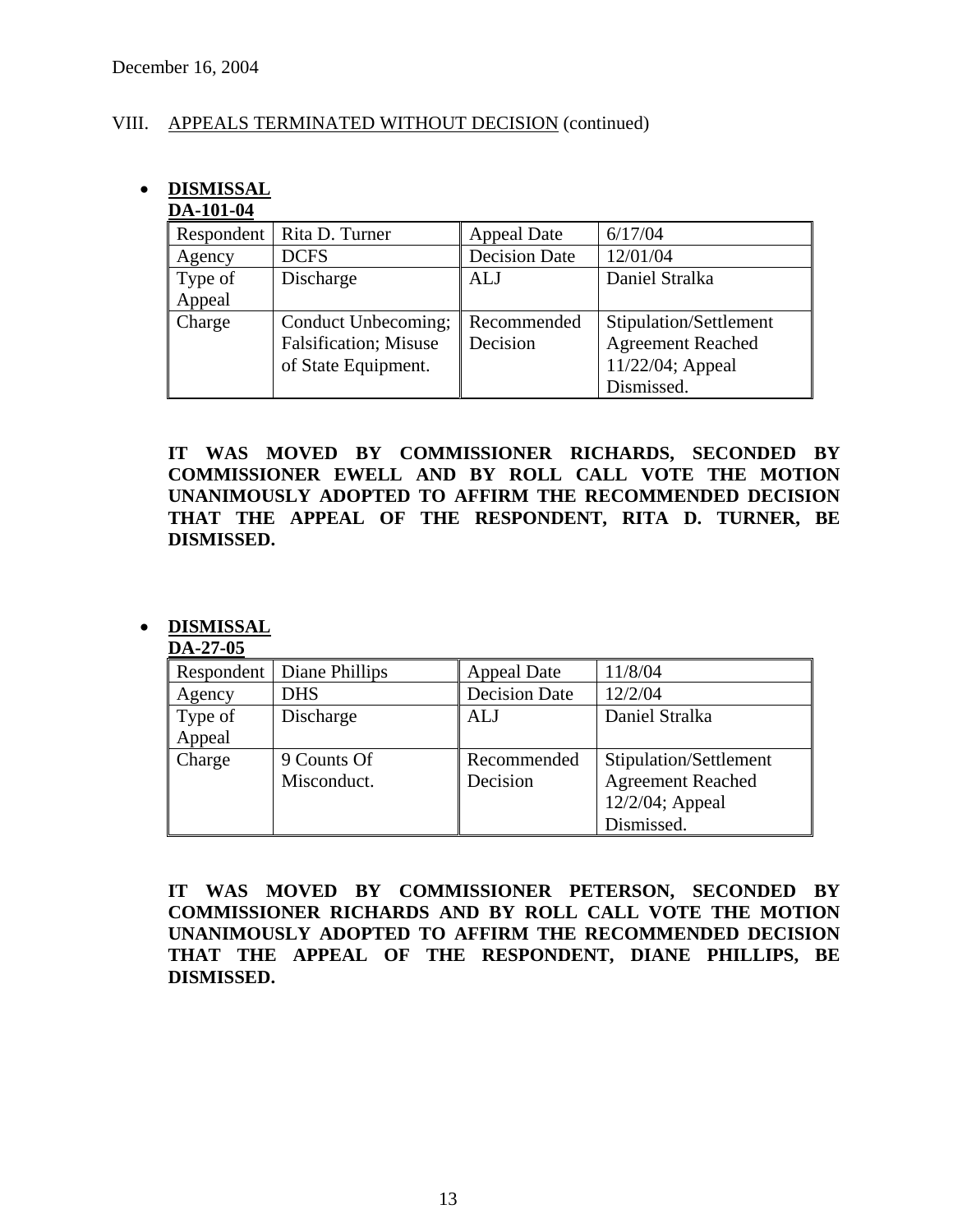#### IX. AMENDMENTS IN CLASS SPECIFICATIONS

#### **A. The following class title was submitted for revision by the Director of Central Management Services:**

| <b>Current Position Title</b> | <b>Proposed Position Title</b> |  |
|-------------------------------|--------------------------------|--|
|                               |                                |  |
| Veterans Service Officer      | No Change in Title             |  |

#### Recommendations for Class Specifications

Assistant Executive Director Andrew Barris addressed the Commission regarding the proposed revision to the Veterans Service Officer classification. Barris stated that the revision would provide an additional time of hostilities ("September 11, 2004- Indeterminate") for which an applicant may be eligible to qualify for the class. The Commission expressed concern over the effect of an indefinite time frame on veterans who had previously served in the Armed Forces prior to September 11, 2004. The Commission contacted John Logsdon at CMS regarding the classification revision and the history behind the revision. Logsdon explained that those that served during a time of hostility were eligible for the position of Veterans Service Officer. Logsdon explained that this was the first time that a "time of hostility" was being added to a class specification prior to the conclusion of a conflict. In the past, a "time of hostility" had always been added after the conflict was deemed "over". Logsdon explained that all of the other "times of hostility" had specific dates for the beginning and end of the conflict. Due to the ambiguous nature of the dates set for the time of hostility and the uncertainty of the effect on veterans who had served prior to September 11, 2004, the Commission was not in favor of the revision. However, the Commission indicated that it would be receptive to working with Central Management Services on establishing a specific date to designate the conclusion of the War on Terrorism and discussed possible ways to accomplish the goal of the revision without designating an "indeterminate" time frame.

**IT WAS MOVED BY COMMISSIONER RICHARDS AND SECONDED BY COMMISSIONER EWELL AND THE MOTION UNANIMOUSLY ADOPTED TO DISAPPROVE THE REVISION OF THE CLASS SPECIFICATIONS FOR THE FOLLOWING CLASS WITH AN EXPLANATION AND SUGGESTION TO THE DIRECTOR OF CENTRAL MANAGEMENT SERVICES.** 

Veterans Service Officer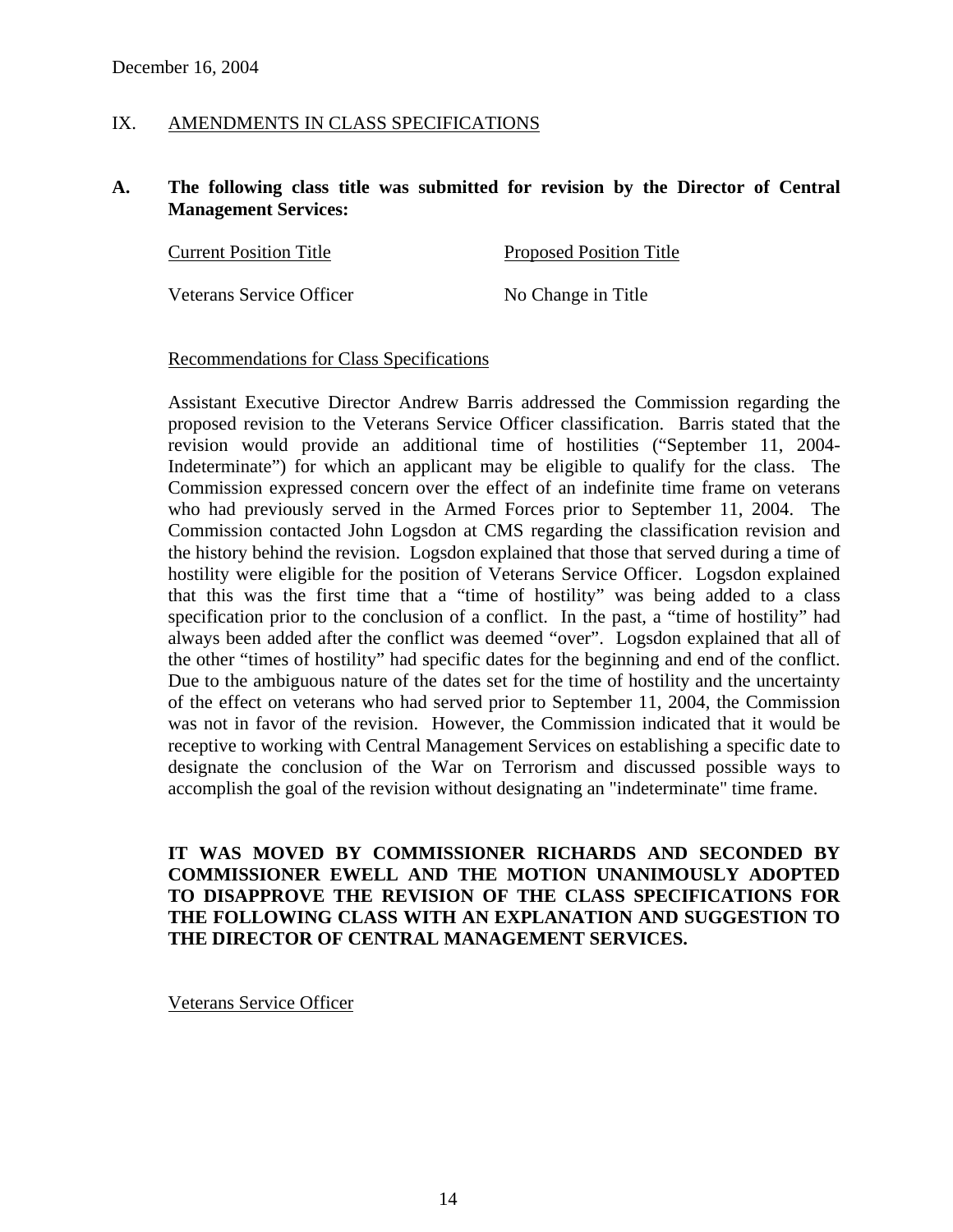#### IX. AMENDMENTS IN CLASS SPECIFICATIONS (continued)

#### **B. The following class title was submitted for revision by the Director of Central Management Services:**

| <b>Current Position Title</b>      | <b>Proposed Position Title</b> |
|------------------------------------|--------------------------------|
| <b>Information Systems Planner</b> | Information Systems Analyst 1  |
| (abolish)                          | (revised)                      |

#### Recommendation for Commission Action

The class specifications for the above classes, submitted by the Director of Central Management Services, were found satisfactory.

# **IT WAS MOVED BY COMMISSIONER EWELL AND SECONDED BY COMMISSIONER BUKRABA AND THE MOTION UNANIMOUSLY ADOPTED TO APPROVE THE REVISIONS TO THE CLASS SPECIFICATIONS FOR THE FOLLOWING CLASSES, TO BE EFFECTIVE DECEMBER 1, 2004.**

Information Systems Planner Information Systems Analyst 1 (abolish) (revised)

# **C. The following class titles were submitted for abolishment/revision by the Director of Central Management Services:**

Telecommunications Systems Technician 1 - Revised

Telecommunications Systems Technician 2 - Revised

Administrative Assistant 1 - Revised

Telecommunications Systems Analyst - Revised

Communications Systems Specialist - Revised

Telecommunications Specialist - New Class Title

Information Technology/Communications Systems Specialist 1 New Class Title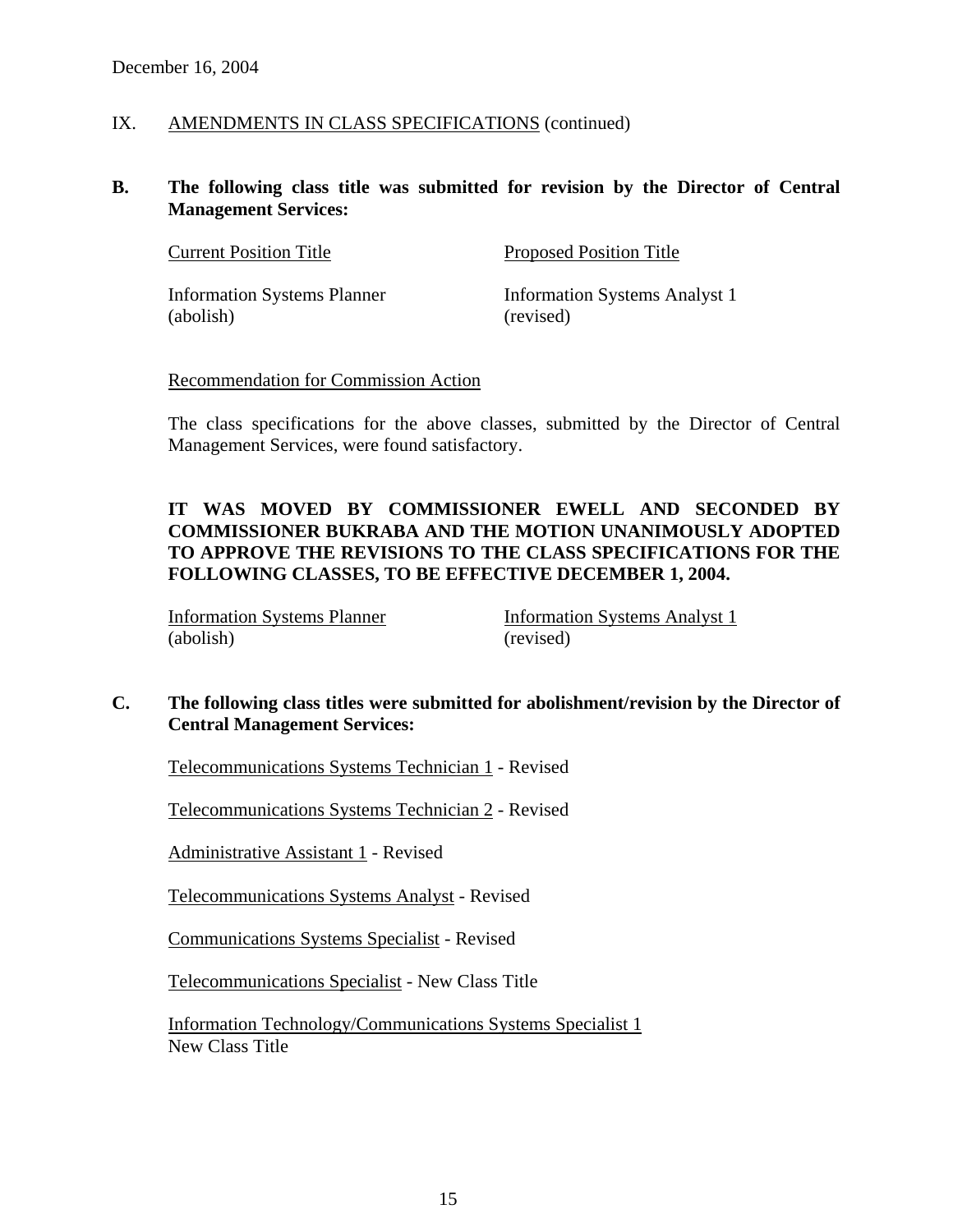### IX. AMENDMENTS IN CLASS SPECIFICATIONS (continued)

Information Technology/Communications Systems Specialist 2 New Class Title

Network Control Center Technician Trainee - Abolish

Network Control Center Technician 1- Abolish

Network Control Center Technician 2 - Abolish

Telecommunications Systems Consultant - Abolish

Network Control Center Specialist - Abolish

#### Recommendations for Commission Action

Assistant Executive Director Andrew Barris addressed the Commission regarding the revisions in Section C of the Amendments in Class Specifications. Barris explained that due to a commonality of duties, the proposed revision consolidated ten titles into three titles: Telecommunications Specialist, Information Technology/Communications Specialist 1, Information Technology/Communications Specialist 2.

#### **IT WAS MOVED BY COMMISSIONER BUKRABA, SECONDED BY COMMISSIONER RICHARDS AND THE MOTION UANIMOUSLY ADOPTED TO APPROVE THE CLASS SPECIFICATIONS FOR THE FOLLOWING CLASSES, TO BE EFFECTIVE DECEMBER 1, 2004**.

Telecommunications Systems Technician 1 - Revised

Telecommunications Systems Technician 2 - Revised

Administrative Assistant 1 - Revised

Telecommunications Systems Analyst - Revised

Communications Systems Specialist - Revised

Telecommunications Specialist - New Class Title

Information Technology/Communications Systems Specialist 1 New Class Title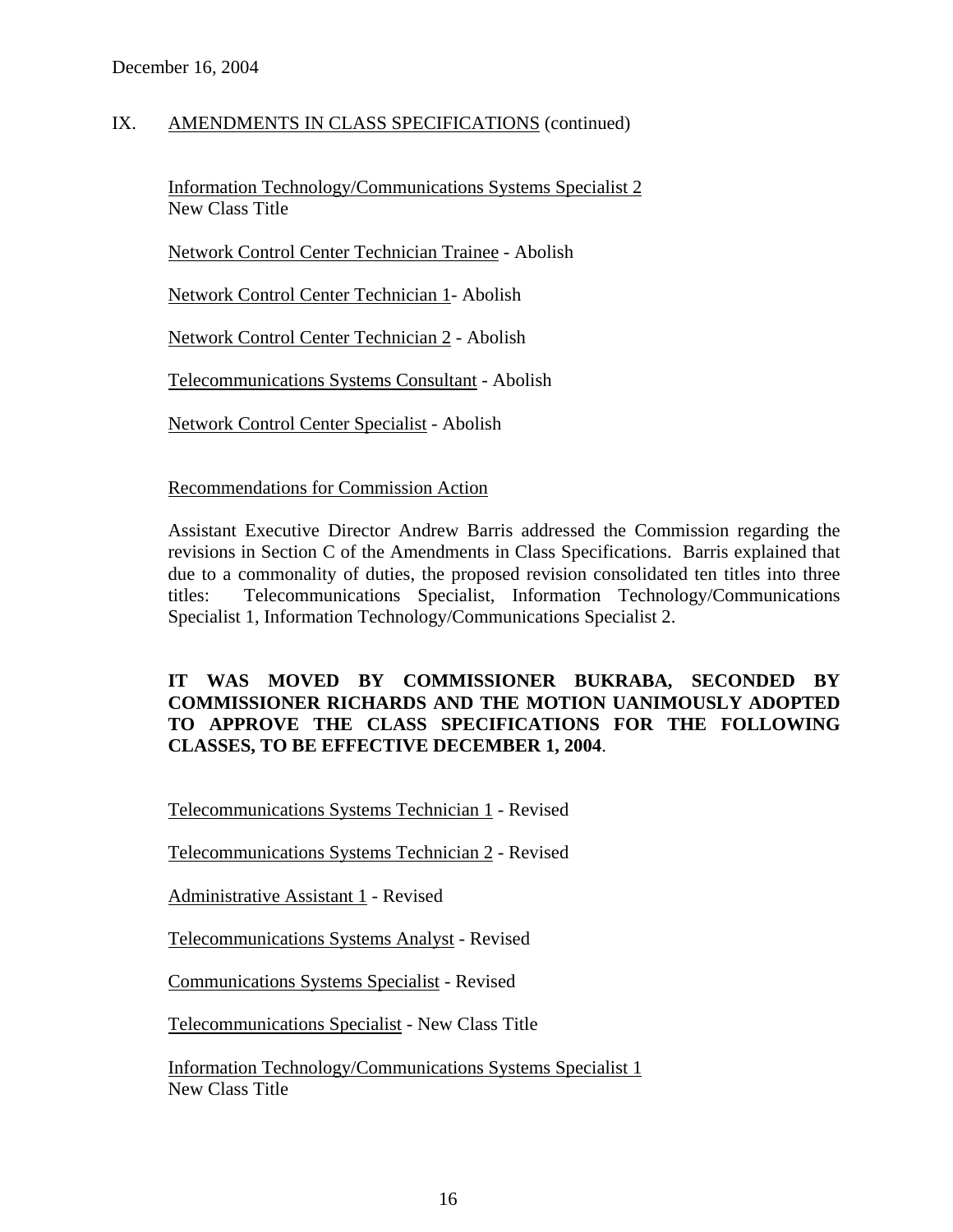### IX. AMENDMENTS IN CLASS SPECIFICATIONS (continued)

Information Technology/Communications Systems Specialist 2 New Class Title

Network Control Center Technician Trainee - Abolish

Network Control Center Technician 1- Abolish

Network Control Center Technician 2 - Abolish

Telecommunications Systems Consultant - Abolish

Network Control Center Specialist - Abolish

### **IT WAS MOVED BY COMMISSIONER RICHARDS, SECONDED BY COMMISSIONER PETERSON AND THE MOTION UNANIMOUSLY ADOPTED TO DISAPPROVE ANY CLASS SPECIFICATIONS RECEIVED BY THE COMMISSION STAFF NOT CONTAINED IN THIS REPORT TO ALLOW ADEQUATE STUDY.**

# X. STAFF REPORT

• Executive Director Daniel Stralka reported that the Civil Service Commission submitted its FY06 proposed budget to the Office of Management and Budget, the first agency to do so. Two budgets were submitted: one at \$384,100 and a second at the request of the Office of Management and Budget at \$372,500. This latter submission represented a 5% reduction from the FY05 appropriation. In response to Commissioner Peterson's inquiry, the initial submission included funds to cover a potential move of the Springfield office.

#### XI. ANNOUNCEMENT OF NEXT MEETING

Announcement of the next regular meeting to be held on Thursday, January 20, 2005 at 9:00 a.m. in the Commission's Chicago Office.